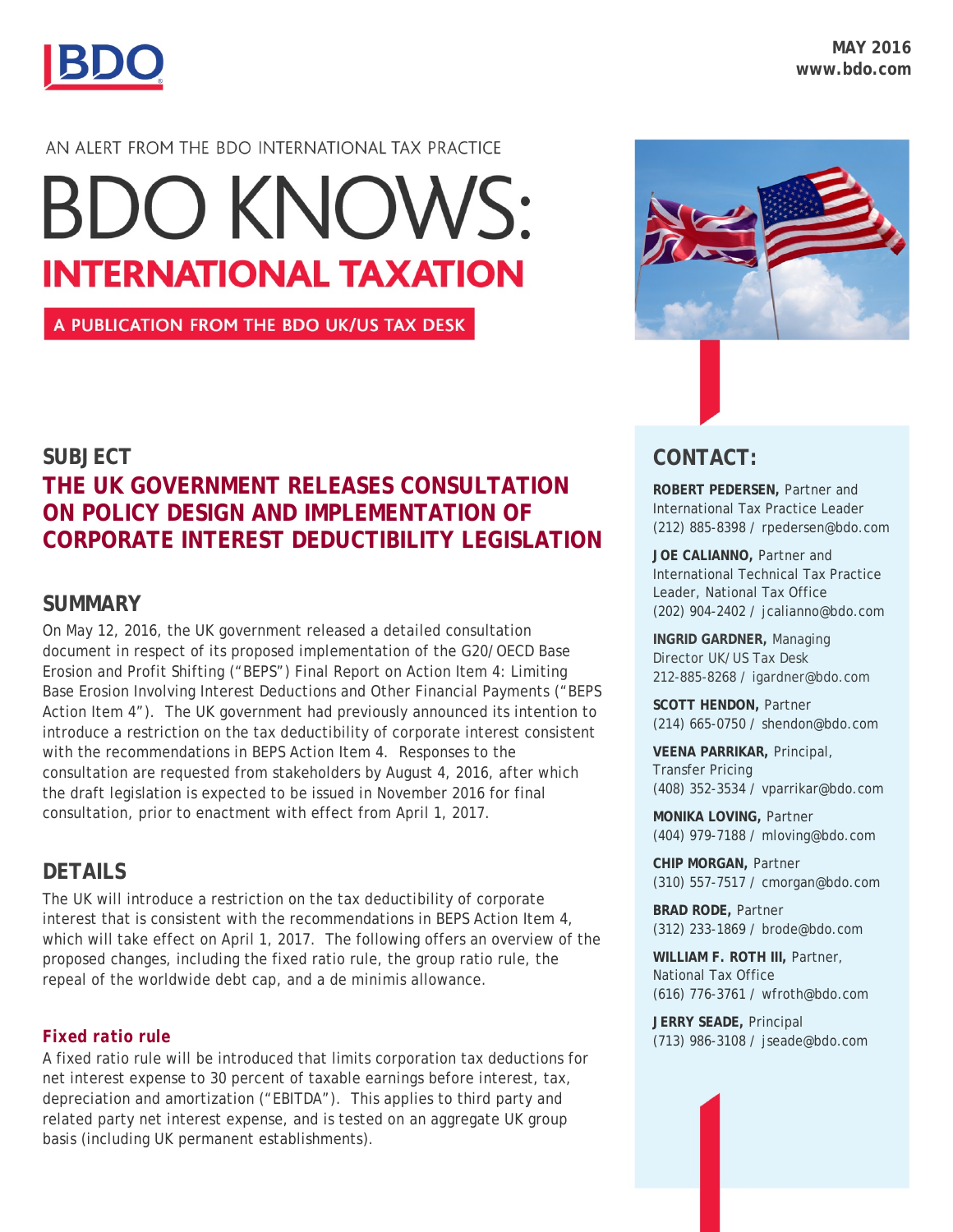Net interest expense of a UK group is comprised of loan relationship debits and credits; debits and credits arising from derivative contracts; finance income/costs arising from certain leases; debt factoring income and costs; guarantee fees paid/received; and income or expenses under certain service concession arrangements treated as finance assets or liabilities. The amounts subject to the cap are the taxable amounts after the application of other UK rules that relate to financing income and expenses, including transfer pricing, unallowable purpose and anti-hybrid restrictions.

EBITDA for the fixed ratio calculation will be measured by reference to amounts taxable and deductible for corporation tax purposes i.e., profits chargeable to corporation tax excluding net interest, tax depreciation (capital allowances), tax amortization, relief for losses of other taxable periods and group relief (loss sharing).

Any net interest in excess of the 30 percent cap will not be deductible in the testing period, and the group decides how much restricted interest to allocate to each UK group company. Such restricted interest will be carried forward indefinitely and treated as interest expense of future periods where it should be deductible subject to sufficient capacity.

Any excess capacity can also be carried forward to future periods, but this carry forward is restricted to three years, after which the excess capacity expires.

#### *Group ratio rule*

It is recognized that some groups have relatively high borrowing levels for sound commercial reasons and in those cases, a 30 percent limitation may not allow full relief for third-party interest expense. Therefore, an optional group ratio rule based on the net interest to EBITDA ratio for the worldwide group will also be implemented.

The group ratio is defined as net qualifying interest expense over group EBITDA and will be calculated using, broadly, accounting numbers for the worldwide group. The resulting ratio will be applied to the same tax EBITDA that is used for the fixed ratio limitation calculation to ascertain allowable net interest.

#### *Repeal of world-wide debt cap*

The current worldwide debt cap rules will be repealed, but rules with a similar effect will be integrated into the new interest restriction rules. In general, the application of this modified debt cap rule will mean that a group's net interest deduction in the United Kingdom cannot exceed the consolidated worldwide group's net interest expense.

#### *De minimis*

A *de minimis* allowance of GBP 2 million per annum is included in the rules. This means that all UK groups should be able to deduct up to GBP 2 million of net interest expense, regardless of the outcome of the application of the fixed or group ratio rules, and the application of the modified debt cap rule.